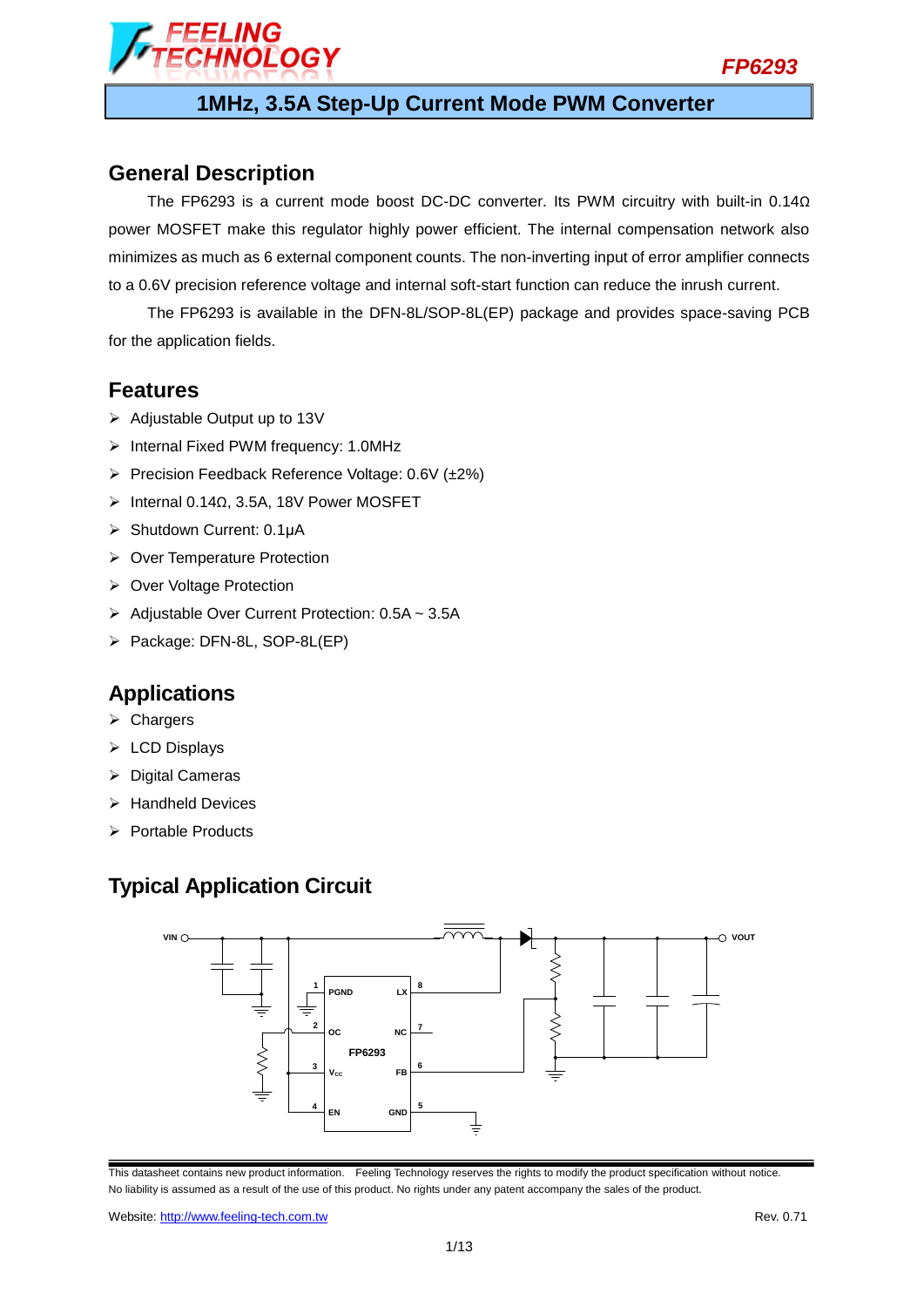

## **Function Block Diagram**



# **Pin Descriptions**

### **DFN-8L**



Bottom View



| <b>Name</b> | No. | 1/0       | <b>Description</b>                            |  |
|-------------|-----|-----------|-----------------------------------------------|--|
| <b>PGND</b> | 1   | Р         | <b>IC Ground</b>                              |  |
| OС          | 2   |           | Adjustable Current Limit (Floating Available) |  |
| <b>Vcc</b>  | 3   | Р         | <b>IC Power Supply</b>                        |  |
| EN          | 4   |           | Enable Control (Active High)                  |  |
| <b>GND</b>  | 5   | P         | IIC Ground                                    |  |
| FB          | 6   |           | <b>Error Amplifier Inverting Input</b>        |  |
| <b>NC</b>   | 7   | <b>NA</b> | Not Connected                                 |  |
| <b>LX</b>   | 8   | O         | Power Switch Output                           |  |
| ЕP          | 9   | P         | Exposed PAD-Must connect to Ground            |  |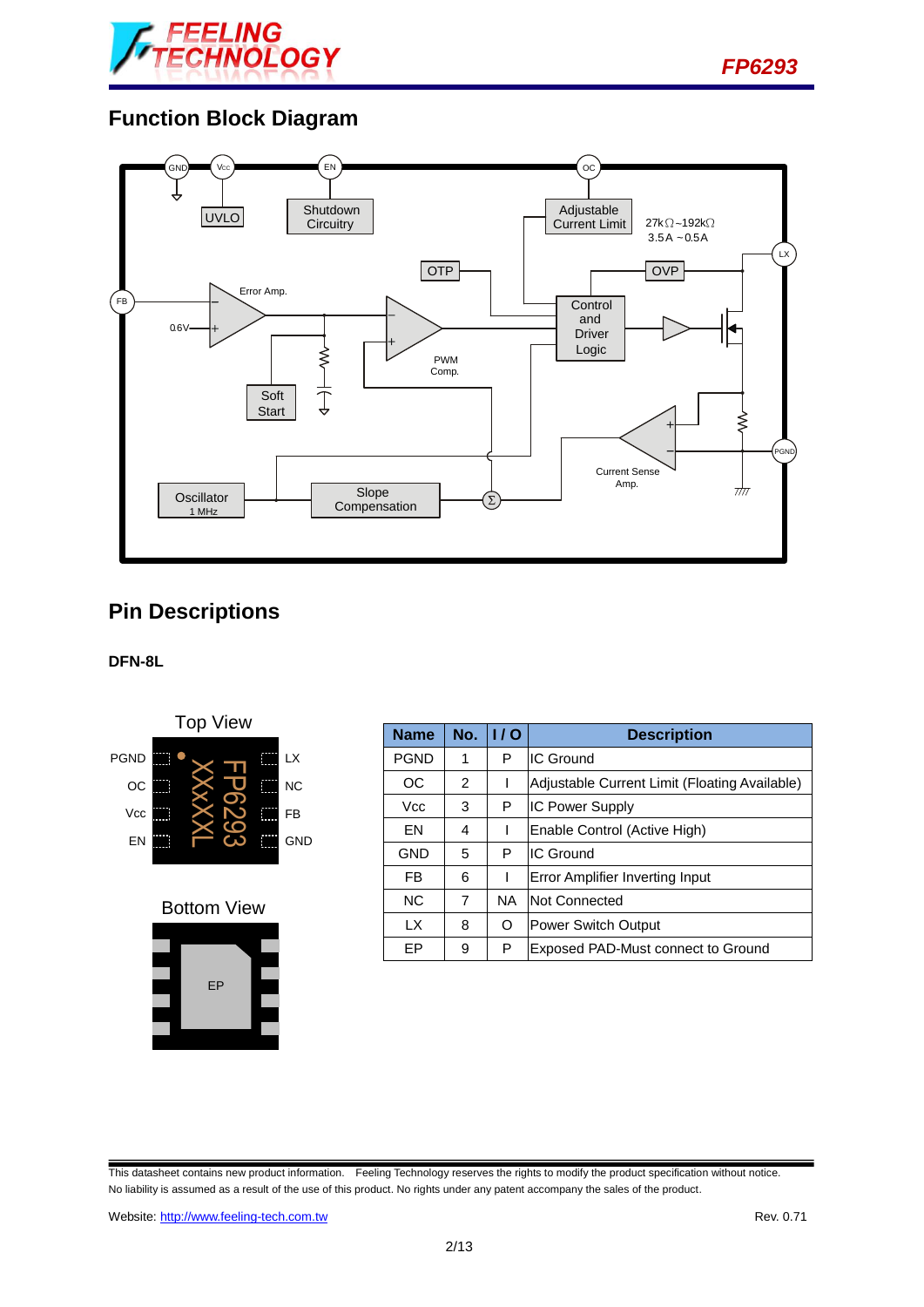







| <b>Name</b> | No.            | 1/0       | <b>Description</b>                            |  |
|-------------|----------------|-----------|-----------------------------------------------|--|
| <b>PGND</b> | 1              | P         | <b>IC Ground</b>                              |  |
| OC          | 2              |           | Adjustable Current Limit (Floating Available) |  |
| Vcc         | 3              | P         | <b>IC Power Supply</b>                        |  |
| <b>FN</b>   | 4              |           | Enable Control (Active High)                  |  |
| GND         | 5              | P         | <b>IC Ground</b>                              |  |
| FB          | 6              |           | Error Amplifier Inverting Input               |  |
| <b>NC</b>   | $\overline{7}$ | <b>NA</b> | Not Connected                                 |  |
| <b>LX</b>   | 8              | O         | <b>Power Switch Output</b>                    |  |
| FР          | 9              | Ρ         | Exposed PAD-Must connect to Ground            |  |

*FP6293*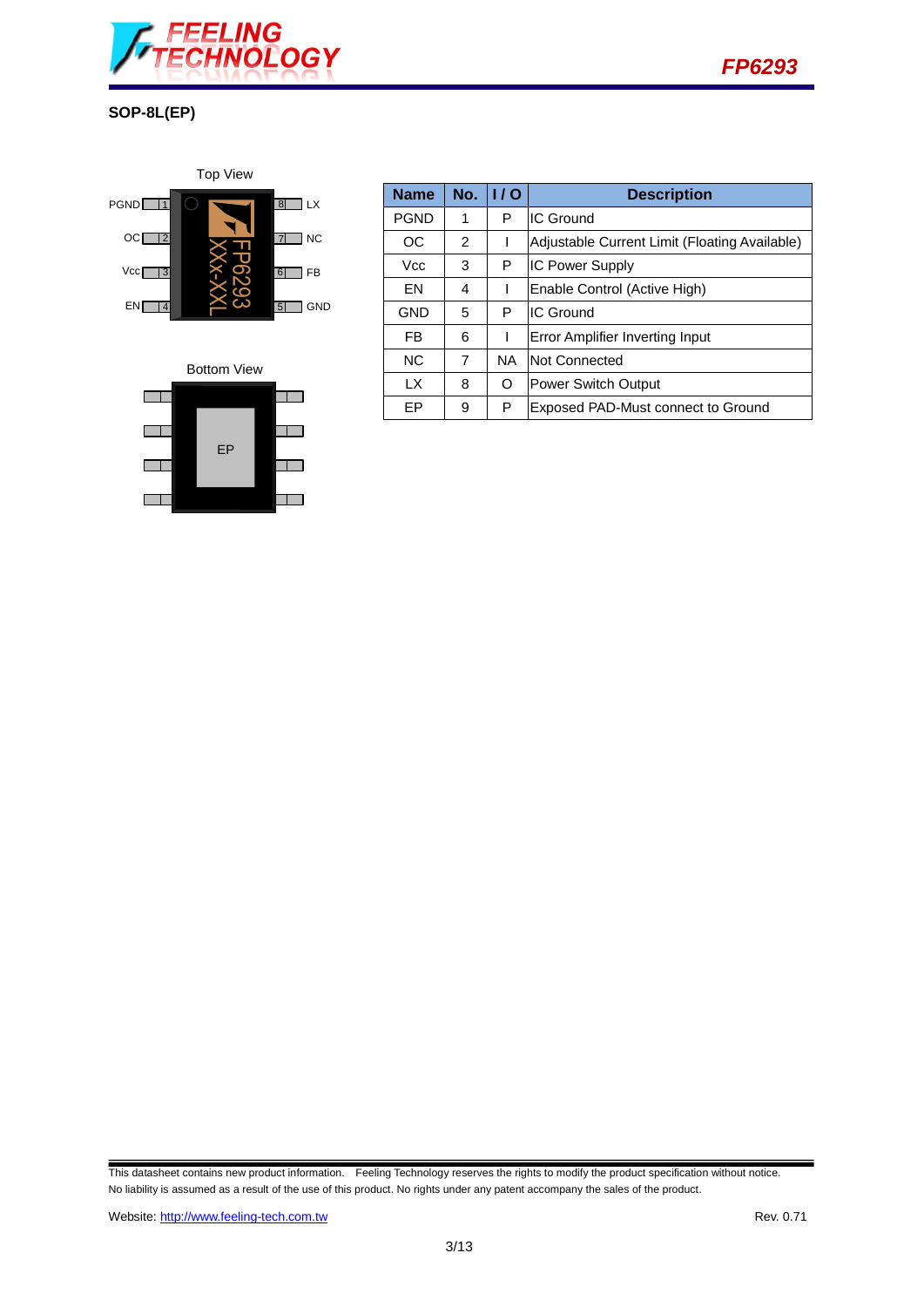



**SOP-8L**



**Halogen Free**: Halogen free product indicator **Lot Number**: Wafer lot number's last two digits

For Example  $\rightarrow$  Lot : 123466  $\rightarrow$  XXx-66L

**Internal ID**: Internal Identification Code

**Per-Half Month**: Production period indicator in half month time unit

- For Example :  $A \rightarrow$  First Half Month of January
	- $B \rightarrow$  Second Half Month of January
	- $C \rightarrow$  First Half Month of February
	- $D \rightarrow$  Second Half Month of February

Year: Production year's last digit

This datasheet contains new product information. Feeling Technology reserves the rights to modify the product specification without notice. No liability is assumed as a result of the use of this product. No rights under any patent accompany the sales of the product.

*FP6293*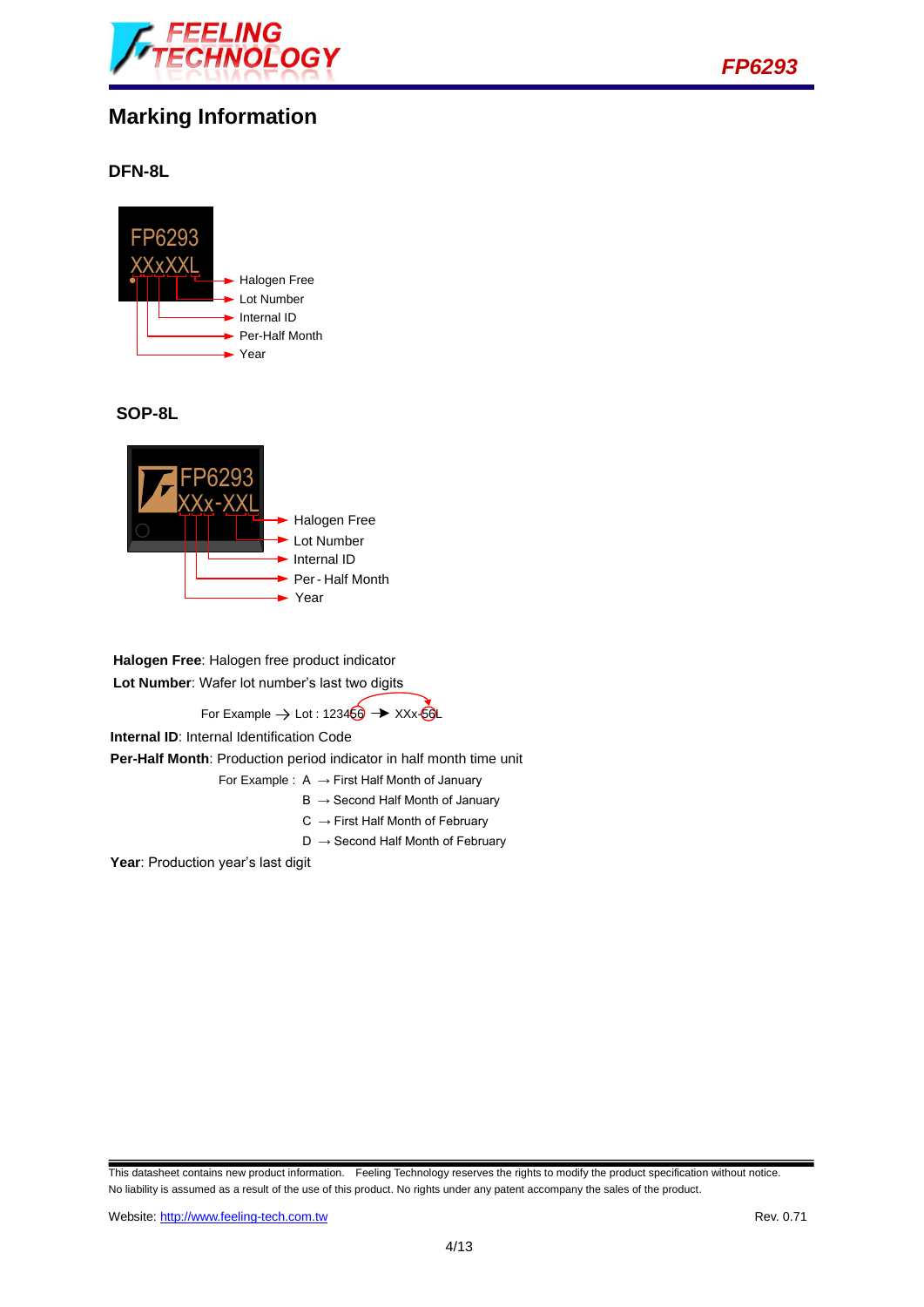

## **Ordering Information**

| <b>Part Number</b> | <b>Operating Temperature</b>      | <b>Package</b> | <b>MOQ</b> | <b>Description</b> |
|--------------------|-----------------------------------|----------------|------------|--------------------|
| FP6293dR-G1        | $-40^{\circ}$ C ~ 85 $^{\circ}$ C | DFN-8L         | 2500EA     | Tape & Reel        |
| FP6293XR-G1        | $-40^{\circ}$ C ~ 85 $^{\circ}$ C | SOP-8L(EP)     | 2500EA     | Tape & Reel        |

## **Absolute Maximum Ratings**

| <b>Parameter</b>             | <b>Symbol</b>         | <b>Conditions</b>   | Min.  | Typ. | Max.   | <b>Unit</b>     |
|------------------------------|-----------------------|---------------------|-------|------|--------|-----------------|
| Supply Voltage               | $V_{\rm CC}$          |                     | 0     |      | 6      | V               |
| LX Voltage                   | <b>V<sub>LX</sub></b> |                     | 0     |      | 18     | V               |
| <b>EN,FB Voltage</b>         |                       |                     | 0     |      | 6      | V               |
|                              | $\theta_{JA}$         | DFN-8L(3x3mm)       |       |      | $+68$  | $\degree$ C / W |
| Thermal Resistance (Note1)   |                       | SOP-8L(EP)          |       |      | $+83$  | $\degree$ C / W |
| <b>Junction Temperature</b>  | $T_J$                 |                     |       |      | $+150$ | $^{\circ}C$     |
| <b>Operating Temperature</b> | T <sub>OP</sub>       |                     | $-40$ |      | $+85$  | °C              |
| Storage Temperature          | $T_{\rm ST}$          |                     | $-65$ |      | $+150$ | °C              |
| Lead Temperature             |                       | (soldering, 10 sec) |       |      | $+260$ | °C              |

#### **Note1:**

 $\theta_{JA}$  is measured in the natural convection at  $T_A=25^{\circ}C$  on a low effective thermal conductivity test board of JEDEC 51-3 thermal measurement standard.



## **IR Re-flow Soldering Curve**

This datasheet contains new product information. Feeling Technology reserves the rights to modify the product specification without notice. No liability is assumed as a result of the use of this product. No rights under any patent accompany the sales of the product.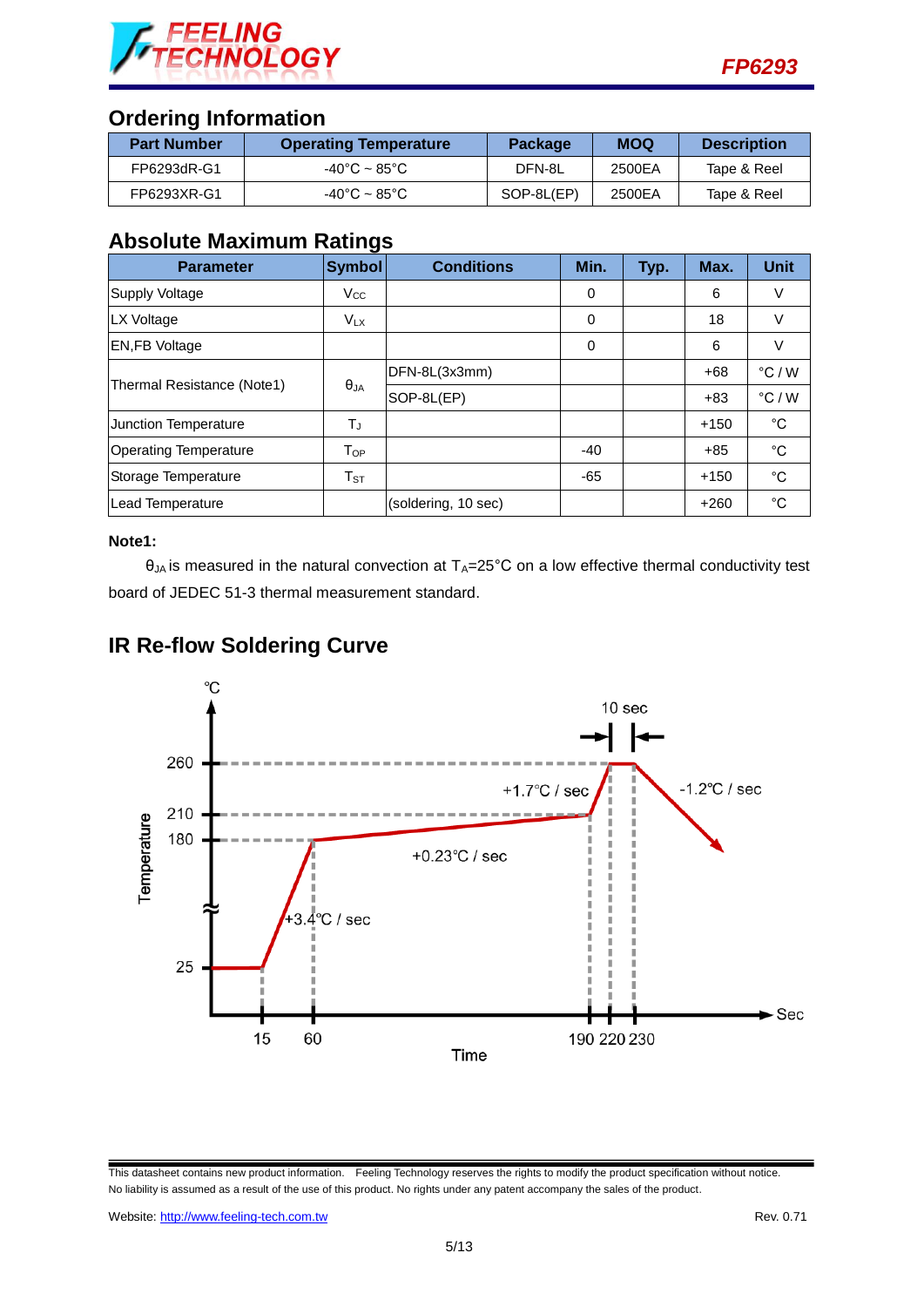



## **Recommended Operating Conditions**

| <b>Parameter</b>                   | ∣Svmbol l | <b>Conditions</b>   | Min. | Typ. | Max. | Unit   |
|------------------------------------|-----------|---------------------|------|------|------|--------|
| Supply Voltage                     | Vın       |                     | 2.6  |      | 5.5  |        |
| <b>Operating Temperature Range</b> | ΙA.       | Ambient Temperature | -40  |      | +85  | $\sim$ |

# **DC** Electrical Characteristics (V<sub>CC</sub>=3.3V, T<sub>A</sub>=25°C, unless otherwise specified)

| <b>Parameter</b>              | <b>Symbol</b>            | <b>Conditions</b>                                     | Min.  | Typ.   | Max.  | <b>Unit</b>     |
|-------------------------------|--------------------------|-------------------------------------------------------|-------|--------|-------|-----------------|
| <b>System Supply Input</b>    |                          |                                                       |       |        |       |                 |
| Input Supply Range            | $V_{\rm CC}$             |                                                       | 2.6   |        | 5.5   | $\vee$          |
| Under Voltage Lockout         | VUVLO                    |                                                       |       | 2.2    |       | $\vee$          |
| <b>UVLO Hysteresis</b>        |                          |                                                       |       | 0.1    |       | $\vee$          |
| Quiescent Current             | $_{\text{Lcc}}$          | VFB=0.66V, No switching                               |       | 0.19   |       | mA              |
| <b>Average Supply Current</b> | $_{\text{Lcc}}$          | V <sub>FB</sub> =0.55V, Switching                     |       | 2.84   |       | mA              |
| Shutdown Supply Current       | $_{\rm lcc}$             | $V_{EN} = GND$                                        |       | 0.1    |       | μA              |
| <b>Oscillator</b>             |                          |                                                       |       |        |       |                 |
| <b>Operation Frequency</b>    | Fosc                     | $VFB=1.0V$                                            | 0.8   | 1.0    | 1.2   | MH <sub>Z</sub> |
| Frequency Change with Voltage |                          | $\triangle$ f / $\triangle$ V $ V_{CC}=2.6$ V to 5.5V |       | 5      |       | $\%$            |
| Maximum Duty Cycle            | <b>T</b> <sub>DUTY</sub> |                                                       |       | 90     |       | $\%$            |
| <b>Reference Voltage</b>      |                          |                                                       |       |        |       |                 |
| Reference Voltage             | <b>V<sub>REF</sub></b>   |                                                       | 0.588 | 0.6    | 0.612 | $\vee$          |
| Line Regulation               |                          | $V_{CC} = 2.6V - 5.5V$                                |       | 0.2    |       | % / V           |
| <b>Enable Control</b>         |                          |                                                       |       |        |       |                 |
| Enable Voltage                | $V_{EN}$                 |                                                       | 0.96  |        |       | $\vee$          |
| Shutdown Voltage              | $V_{EN}$                 |                                                       |       |        | 0.6   | V               |
| <b>MOSFET</b>                 |                          |                                                       |       |        |       |                 |
| On Resistance of Driver       | $R_{DS(ON)}$             | $I_{LX}=2A$                                           |       | 0.14   |       | Ω               |
| <b>Protection</b>             |                          |                                                       |       |        |       |                 |
| <b>OCP Current</b>            | locp                     |                                                       |       | 3.5    |       | A               |
| Adjustable OCP Current        | $I_{OCP}$                | With External Resistor:<br>27k~192k                   | 0.5   |        | 3.5   | A               |
| <b>OTP Temperature</b>        | <b>TOTP</b>              |                                                       |       | $+150$ |       | $^{\circ}C$     |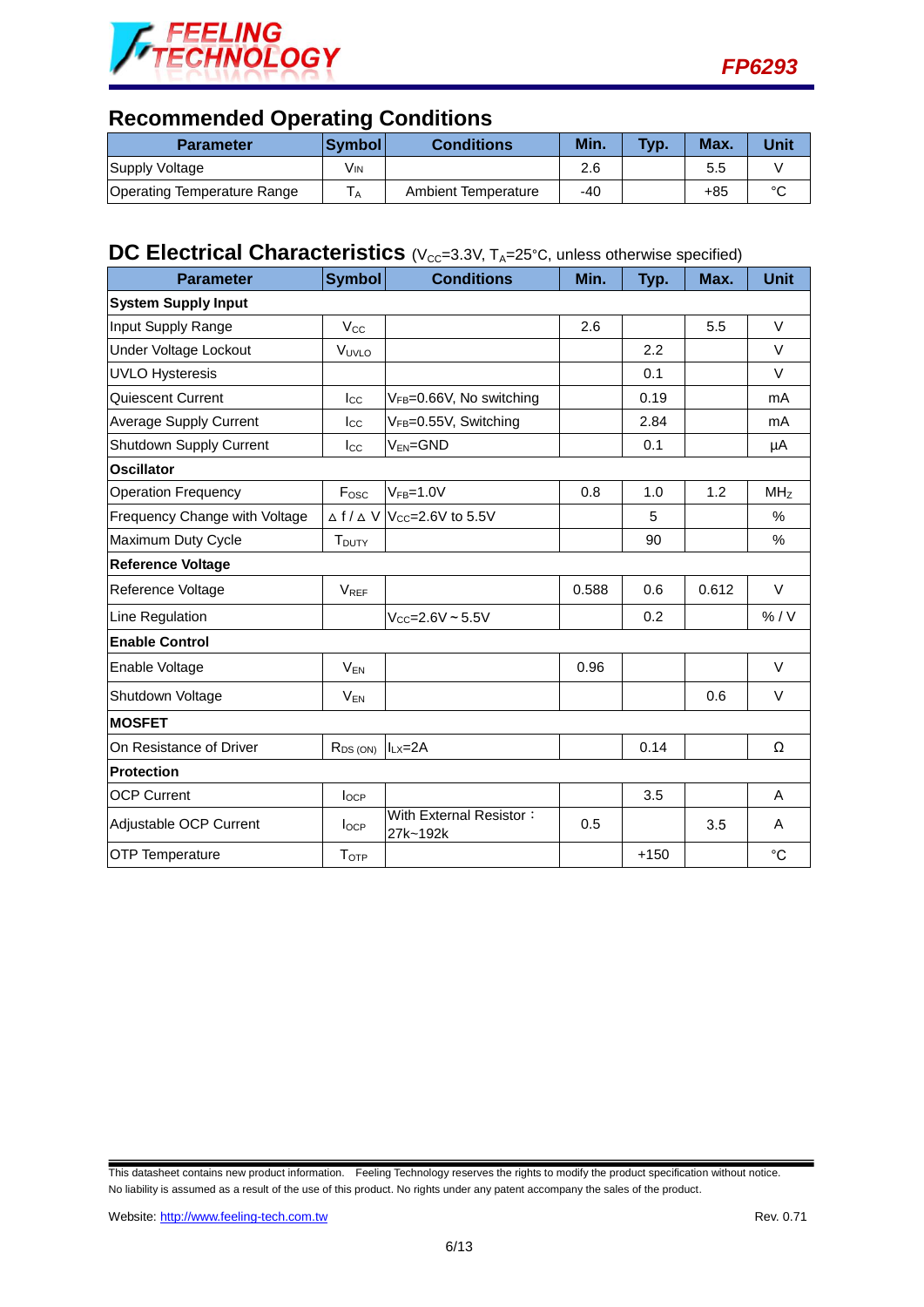

# **Typical Operating Characteristics**

**(VCC=3.3V, VOUT=5V, TA= 25°C, unless otherwise noted)**

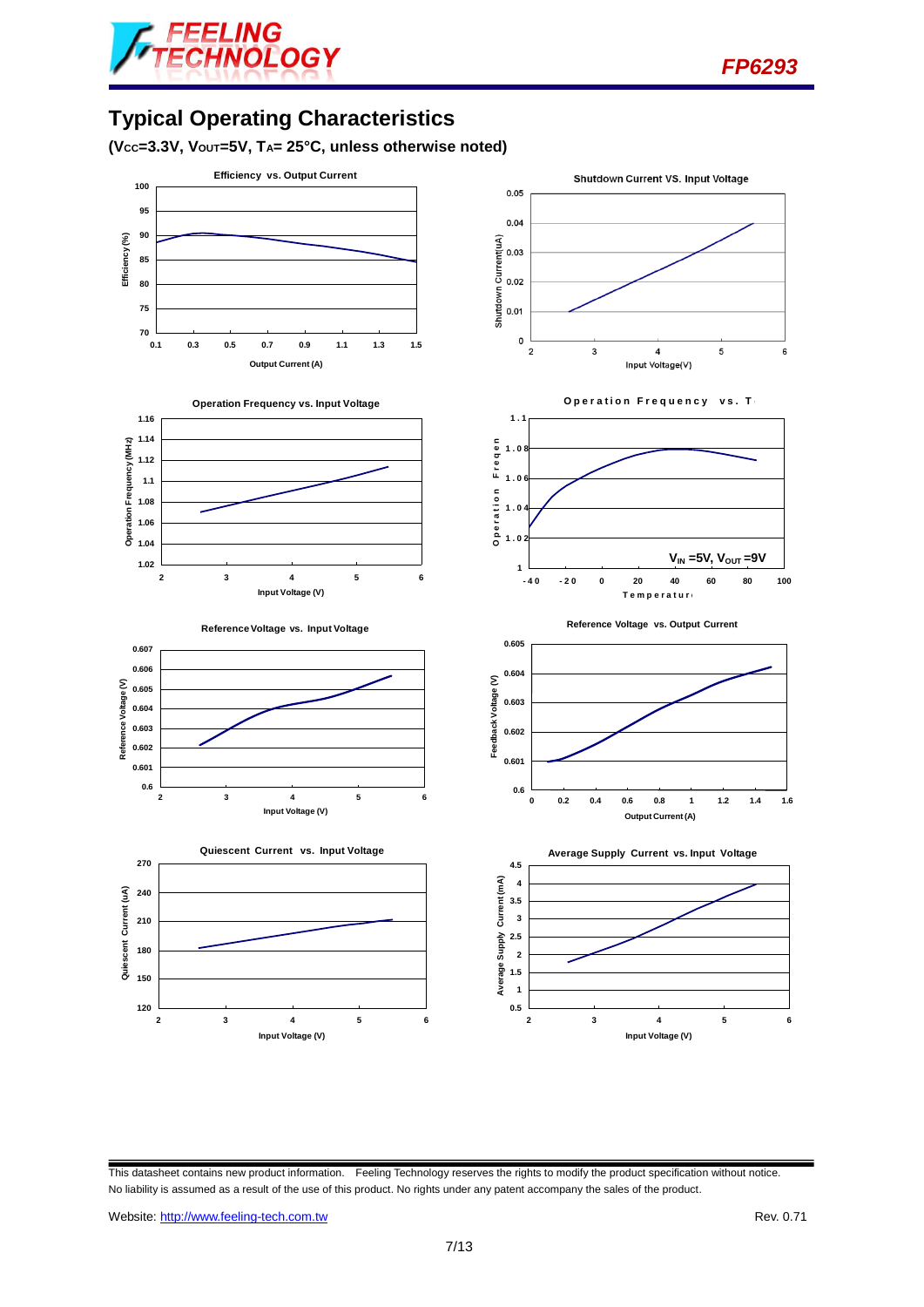

## **Function Description**

### **Operation**

The FP6293 is a current mode boost converter. The constant switching frequency is 1MHz and operates with pulse width modulation (PWM). Build-in 18V / 3.5A MOSFET provides a high output voltage. The control loop architecture is peak current mode control; therefore slope compensation circuit is added to the current signal to allow stable operation for duty cycles larger than 50%.

### **Soft Start Function**

Soft start circuitry is integrated into FP6293 to avoid inrush current during power on. After the IC is enabled, the output of error amplifier is clamped by the internal soft-start function, which causes PWM pulse width increasing slowly and thus reducing input surge current.

### **Current Limit Program**

A resistor between OC and GND pin programs peak switch current. The resistor value should be between 27k and 192k. The current limit will be set from 3.5A to 0.5A. Keep traces at this pin as short as possible. Do not put capacitance at this pin. To set the over current trip point according to the following equation:

$$
I_{\text{OCP}} = \frac{96000}{R3}
$$

### **Over Temperature Protection (OTP)**

FP6293 will turn off the power MOSFET automatically when the internal junction temperature is over 150°C. The power MOSFET wake up when the junction temperature drops 30°C under the OTP threshold temperature.

### **Over Voltage Protection (OVP)**

In some condition, the resistive divider may be unconnected, which will cause PWM signal to operate with maximum duty cycle and output voltage is boosted higher and higher. The power MOSFET will be turned off immediately, when the output voltage exceeds the OVP threshold level. The FP6293's OVP threshold is 16V.

This datasheet contains new product information. Feeling Technology reserves the rights to modify the product specification without notice. No liability is assumed as a result of the use of this product. No rights under any patent accompany the sales of the product.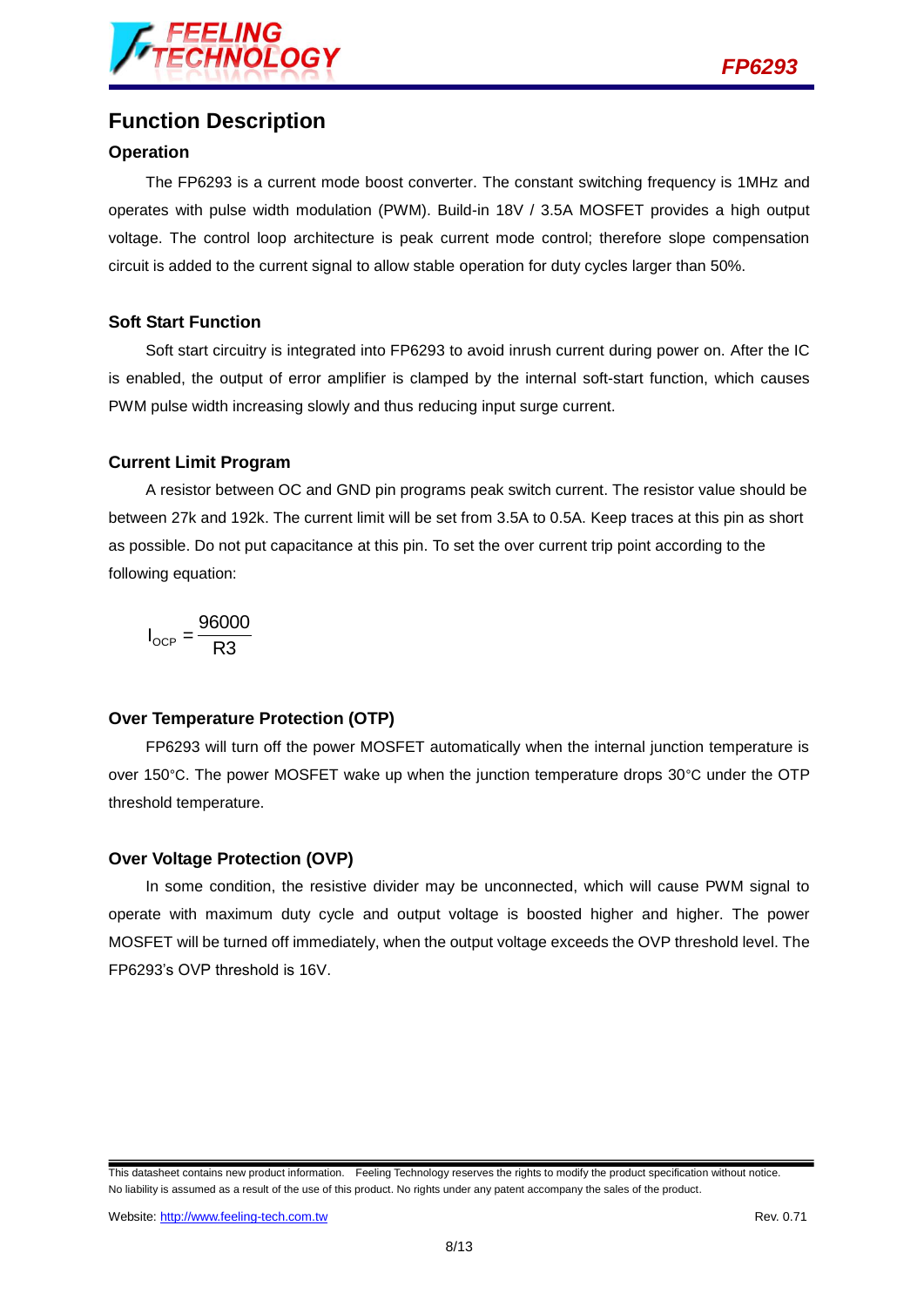

## **Application Information**

#### **Inductor Selection**

Inductance value is decided based on different condition. 3.3uH to 4.7µH inductor value is recommended for general application circuit. There are three important inductor specifications, DC resistance, saturation current and core loss. Low DC resistance has better power efficiency. Also, it avoid inductor saturation which will cause circuit system unstable and lower core loss at 1 MHz.

#### **Capacitor Selection**

The output capacitor is required to maintain the DC voltage. Low ESR capacitors are preferred to reduce the output voltage ripple. Ceramic capacitor of X5R and X7R are recommended, which have low equivalent series resistance (ESR) and wider operation temperature range.

#### **Diode Selection**

Schottky diodes with fast recovery times and low forward voltages are recommended. Ensure the diode average and peak current rating exceed the average output current and peak inductor current. In addition, the diode's reverse breakdown voltage must exceed the output voltage.

### **Output Voltage Programming**

The output voltage is set by a resistive voltage divider from the output voltage to FB. The output voltage is:

$$
V_{OUT} = 0.6V\left(1 + \frac{R1}{R2}\right)
$$

### **Layout Considerations**

- 1. The power traces, consisting of the GND trace, the LX trace and the  $V_{CC}$  trace should be kept short, direct and wide.
- 2.  $EX \cdot L$  and D switching node, wide and short trace to reduce EMI.
- 3. Place C<sub>IN</sub> near  $V_{CC}$  pin as closely as possible to maintain input voltage steady and filter out the pulsing input current.
- 4. The resistive divider R1and R2 must be connected to FB pin directly as closely as possible.
- 5. FB is a sensitive node. Please keep it away from switching node, LX.
- 6. The GND of the IC,  $C_{IN}$  and  $C_{OUT}$  should be connected close together directly to a ground plane.

This datasheet contains new product information. Feeling Technology reserves the rights to modify the product specification without notice. No liability is assumed as a result of the use of this product. No rights under any patent accompany the sales of the product.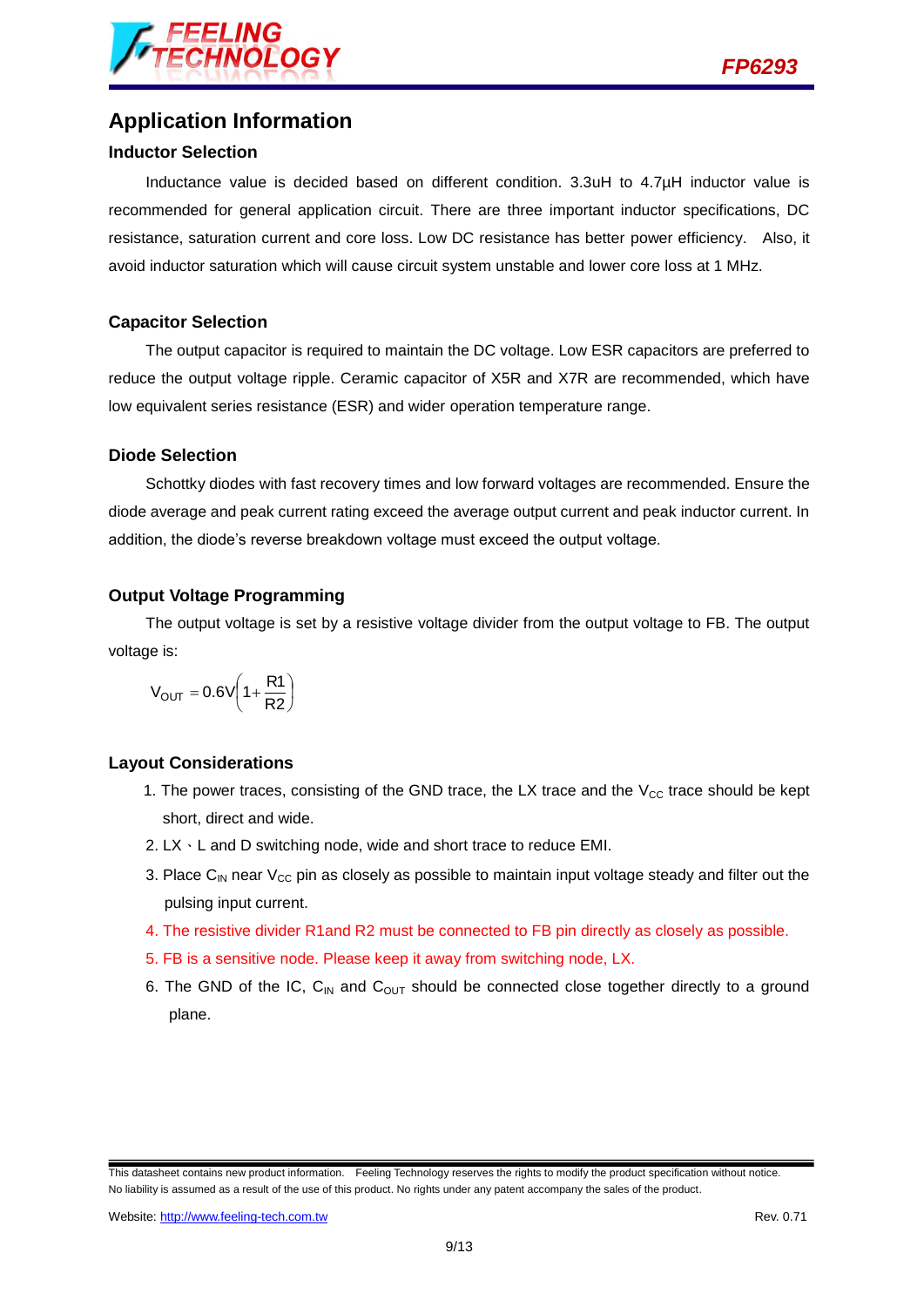



Suggested Layout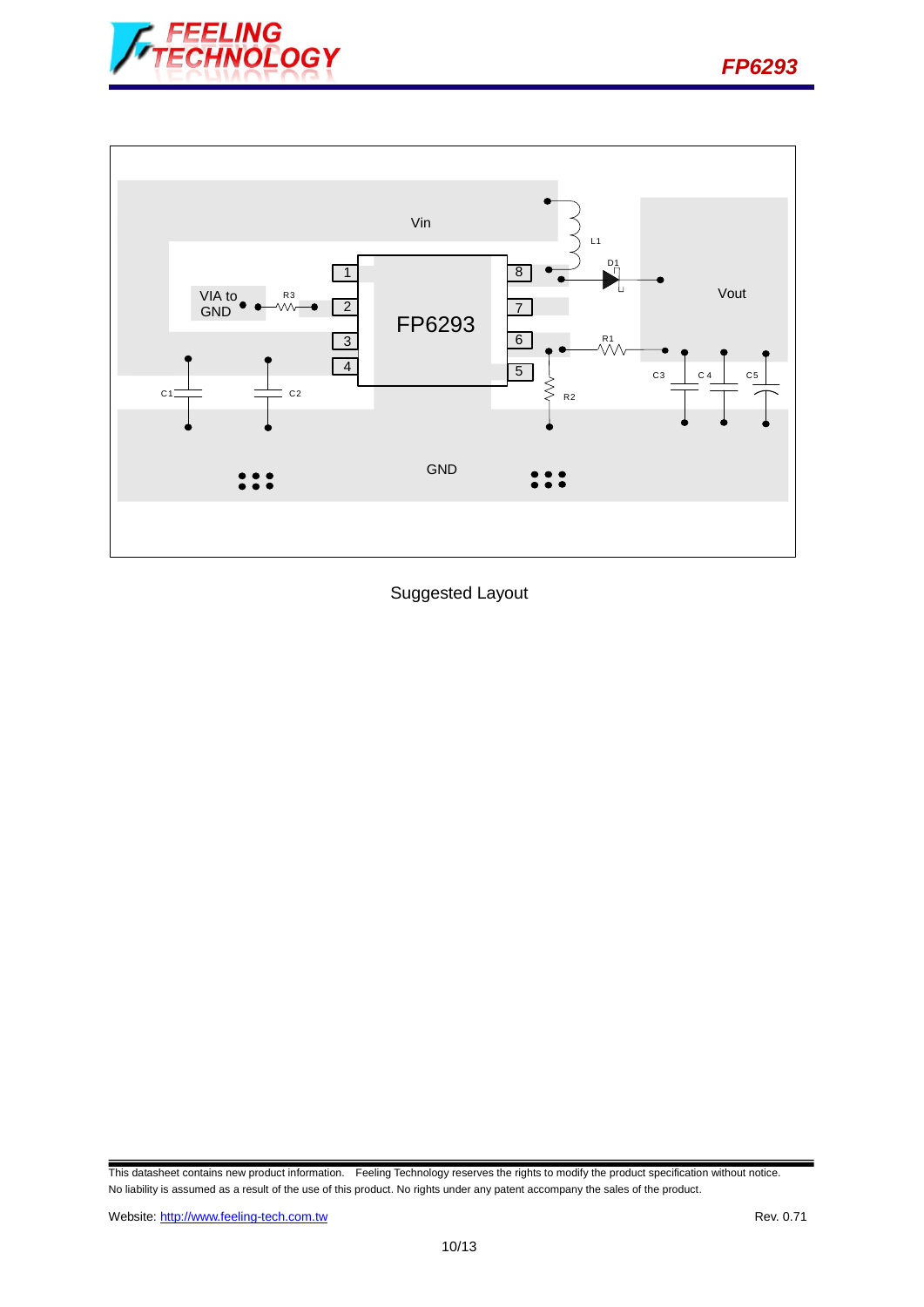

# **Typical Application**



Note: Don't pull the Vout back to the FP6293's Vcc pin. When the system receives the noise, it will lead to Vout ripple too high and over the absolute maximum rating of the Vcc pin.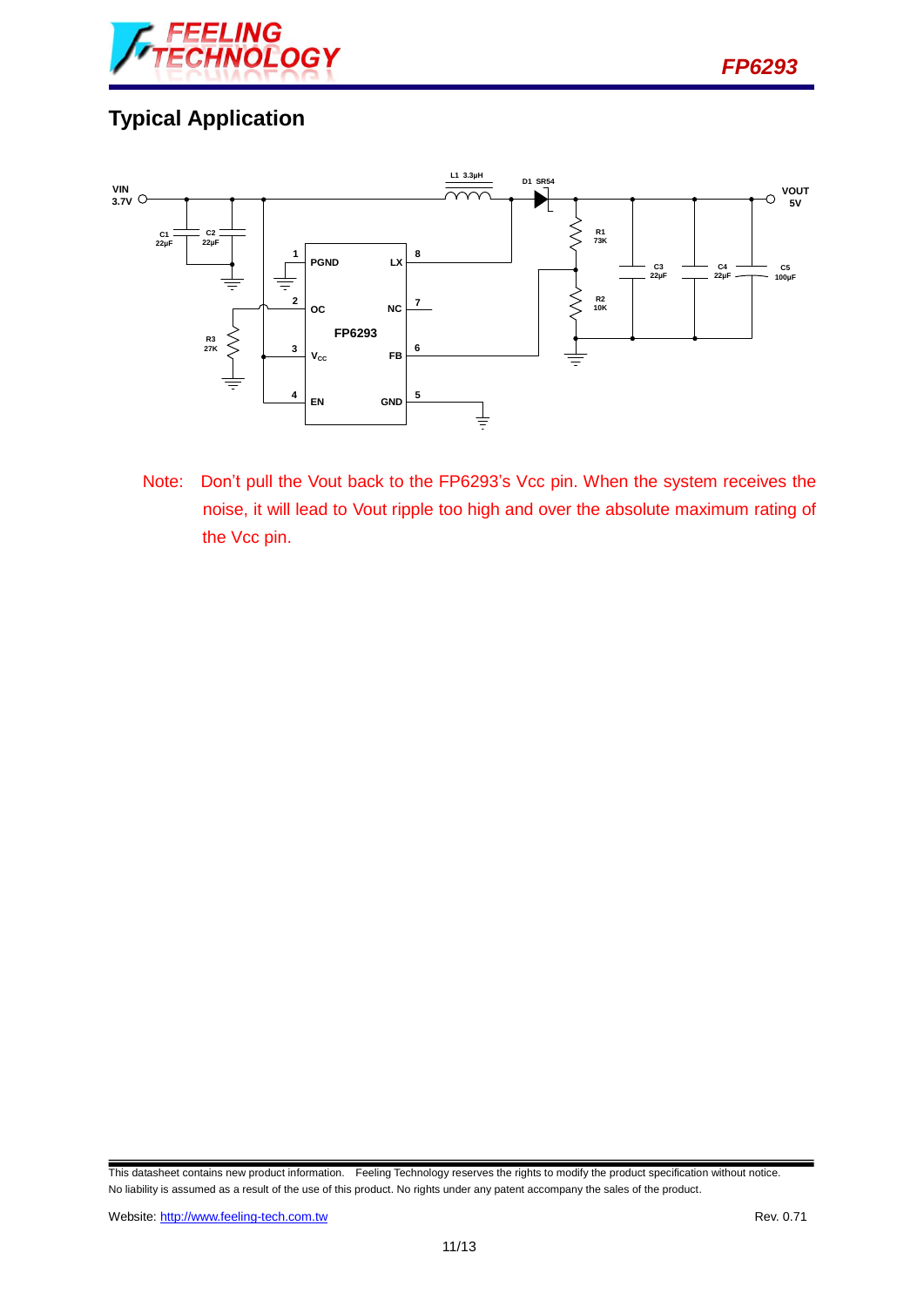

## **Package Outline**

### **DFN-8L**



#### **Unit: mm**

| <b>Symbols</b> | Min. (mm) | Max. (mm) |  |  |
|----------------|-----------|-----------|--|--|
| Α              | 0.700     | 0.800     |  |  |
| A <sub>1</sub> | 0.000     | 0.050     |  |  |
| A <sub>3</sub> | 0.20REF   |           |  |  |
| b              | 0.25      | 0.35      |  |  |
| D              | 3.000 BSC |           |  |  |
| E              | 3.000 BSC |           |  |  |
| e              | 0.650 BSC |           |  |  |
| Κ              | 0.200     |           |  |  |

#### **Exposed PAD Dimensions:**

| <b>Symbols</b> | Min. (mm) | Max. (mm) |
|----------------|-----------|-----------|
| F2             | 1.600     | 1.800     |
| D2             | 1.900     | 2.050     |
|                | 0.350     | 0.450     |

#### **Note:**

- 1. Package dimensions are in compliance with JEDEC outline: MO-229
- 2. Dimension b applied to metalized terminal and is measured between 0.15mm and 0.30mm from the terminal tip. If the terminal has the optional radius on the other end of the terminal, the dimension b should not be measured in that radius area.

This datasheet contains new product information. Feeling Technology reserves the rights to modify the product specification without notice. No liability is assumed as a result of the use of this product. No rights under any patent accompany the sales of the product.